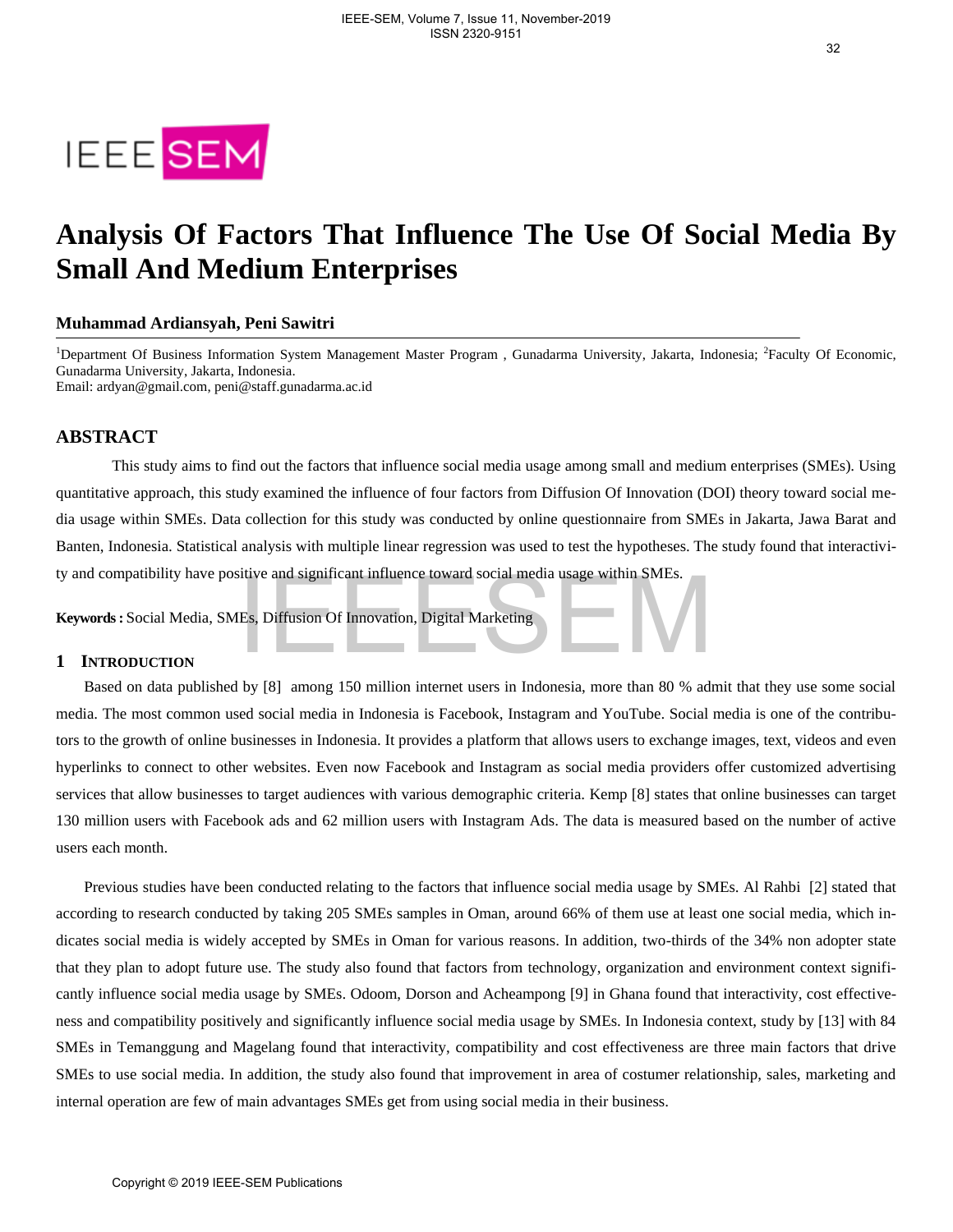The analysis in this study will be based on the Diffusion Of Innovation (DOI) theory. Based on past research, study will examine the influence of interactivity, compatibility, cost effectiveness and trust toward social media usage by SMEs.

# **1. LITERATURE REVIEW AND HYPOTHESES DEVELOPMENT**

# **2.1 Social Media**

Kaplan and Haenlein [7] define social media as "internet-based applications that allow users to create and share content". They mention that social media was first created in 1979, when Tom Truscott and Jim Ellis of Duke University created Usenet, a discussion system that allowed internet users to publish a message, then when Bruce and Susan Abelson discovered "Open Diary" in 1998. Open Diary is the first social network where users in the form of members of a particular community share their diaries online and during this time the word "blog" is used for the first time. Before the development of Web 2.0, users only used the browser to find information by reading from various sources or watching videos. Users were considered consumers, not participants.

Ritzer and Jurgenson [14] said that Web 2.0 represents the second level in the development of the internet that is named "User Generated Content (UGC)". Internet users are transformed from consumers or participants to "prosumer" which means they consume and also produce media [14]. This new reach enables applications and dynamic interactions within social media to be carried out.

#### **2.2 Diffusion Of Innovation (DOI) Theory**

Rogers [15] define innovation as an idea, practice, or object that is perceived as new by an individual or other unit of adoption [15], p. 12. The diffusion of innovation is the process of the innovation being introduced in a social system through varied communication channels over time [15]. Diffusion of Innovation (DOI) theory emphasises the role of the characteristics of the technology on adoption [2]. Previous studies suggested that DOI is commonly used to evaluate the adoption of an innovation in organizational context, including SMEs.

#### **2.3 Factors Influencing Social Media Usage**

Based on past research, this study examines influence of four factors : compatibility, cost effectiveness, trust, and interactivity. The preliminary model of social media usage at SMEs is as follows:



Figure 2.1 Preliminary model of the study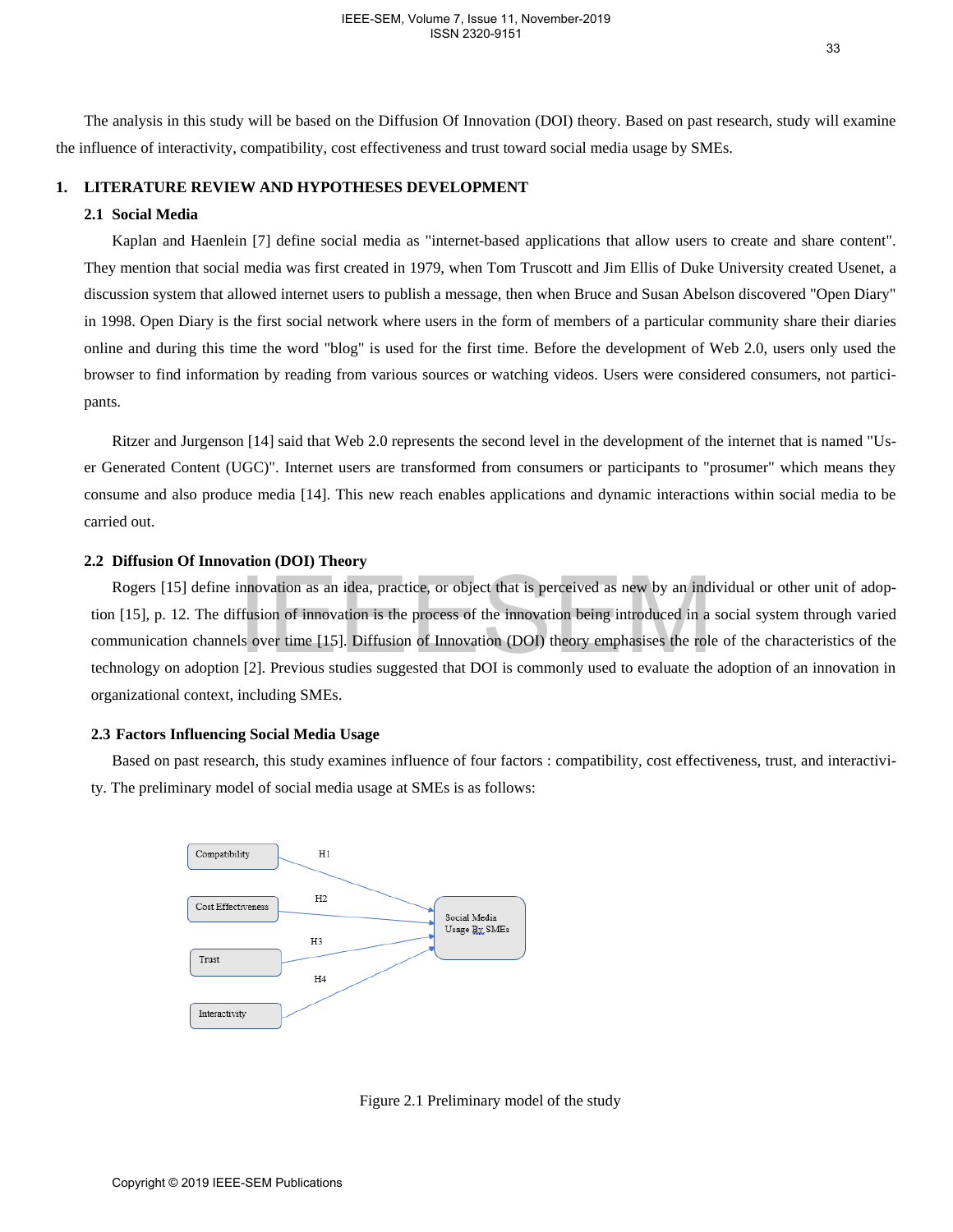# 2.3.1 Compatibility

Compatibility is the first factor that is considered to affect the company's decision to use new technology. Previous studies have found that the compatibility of social media with existing technology has an effect on the use of social media. Parveen, Jaafar and Ainin [1]) stated that social media is easily accepted by organization because it is easy to use and suitable with the technology that has been used by organization. To examine this effect, the following hypothesis is proposed:

H1 : Compatibility positively and significantly influences social media usage

# 2.3.2 Cost Effectiveness

Cost effectiveness is another factor that is examined for its effect toward social media usage. Purwantini[13] stated that cost effectiveness is one of the factors that influence the use of social media by SMEs. To examine the effect of cost effectiveness on the use of social media, the following hypothesis is proposed:

H<sub>2</sub> : Cost effectiveness positively and significantly influences social media usage

# 2.3.3 Trust

Past research has found that trust is another factor that influences company's decision to use social media. Al Rahbi [2] found this factor influenced the decision of SMEs in Oman to use social media. This factor refers to consumer confidence that their security is guaranteed while using the technology. To examine this factor, the following hypothesis is proposed:

H3 : Trust on social media positively and significantly influences social media usage

## 2.3.4 Interactivity

The final factor that will be examined in this study is social media interactivity. Social media has some interactive features like text, image, and video. Social media enables company to communicate and get responses from their customer. Odoom *et al* [9] found that technology interactivity had a significant influence on the company's decision to use social media. To examine this factor, the following hypothesis is proposed:

H4 : Social media interactivity positively and significantly influences social media usage

# **3 METHODOLOGY**

## **3.1 Research Approach**

Research approaches are usually categorized into quantitative, qualitative, and mixed-methods. Quantitative methods can be simply defined as techniques relating to the collection, analysis, interpretation, and presentation of numerical information. While qualitative methods can be defined as techniques relating to the collection, analysis, interpretation and presentation of narrative information [11]. Research approach in this study is quantitative method. This method can be used to investigate causal relationship by observing variables on existing effect and looking back for the factors that might be the cause through certain data. That on social media positively and significantly influences social media usage<br>
2.3.4 Interactivity<br>
The final factor that will be examined in this study is social media interactivity. Social media<br>
like text, image, and

## **3.2 Sampling Method**

The population in this study is SMEs located in Jakarta, West Java, Banten and surrounding areas that have used social media in their businesses. The characteristics that must be possessed by the respondents are the owner, manager or admin who knows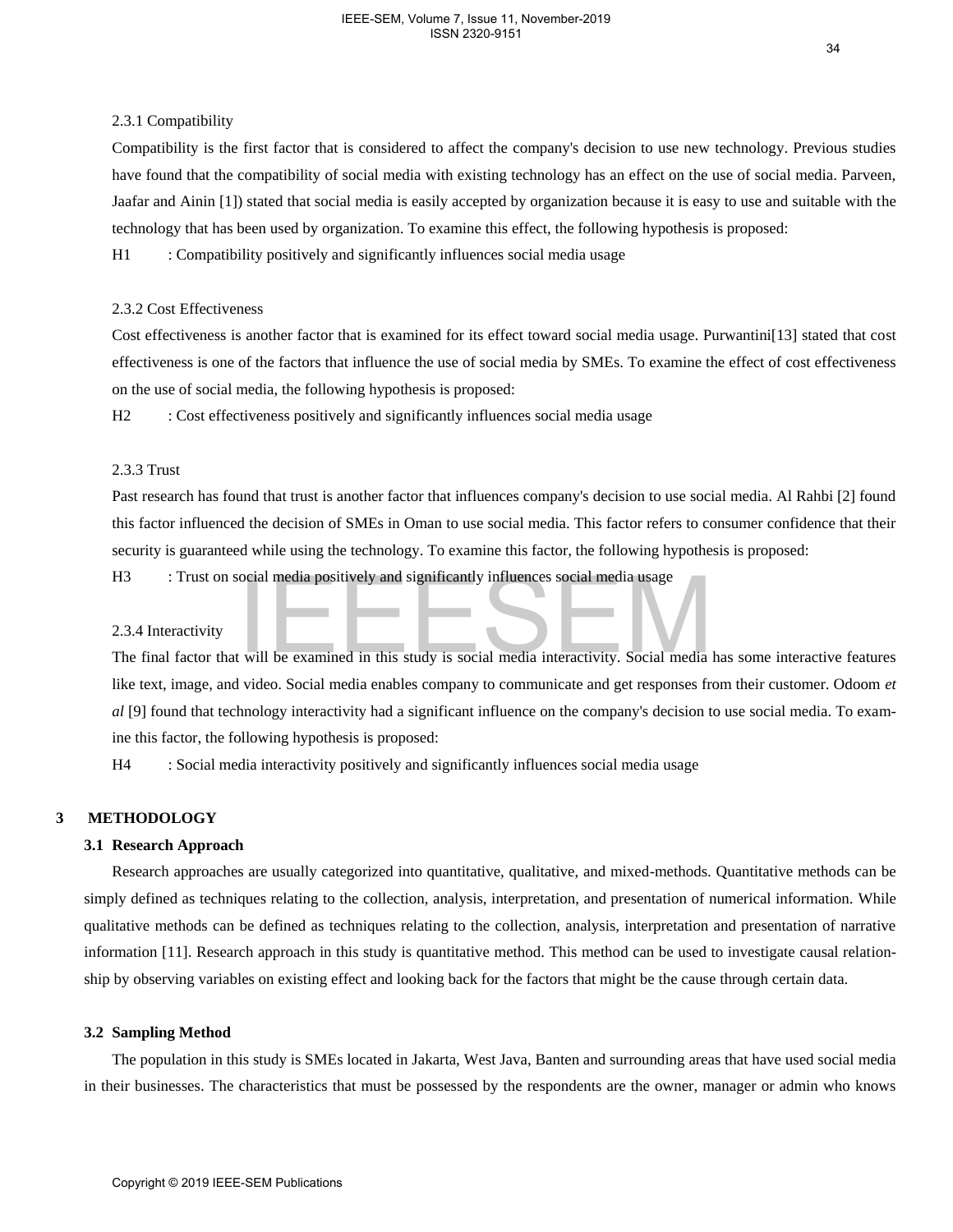the level of use of social media at SMEs. The sample selection in this study uses non-probability techniques with purposive sampling method. The amount of samples chosen for this study is 100 samples.

# **3.3 Data Collection**

Data collection in this study was conducted by distributing questionnaires to participants through Google Docs. The data collection phase is carried out in August and September 2019.

#### **3.4 Data Analysis**

Data analysis in this study was carried out with SPSS with multiple linear regression techniques. Regression is an efficient statistical tool used to investigate the relationship between a given number of variables [3]. The variables that will be tested in this study are divided into two, independent variables and dependent variable. The independent variable is represented by factors from DOI theory: compatibility, cost effectiveness, trust and interactivity. The dependent variable is represented by the SMEs decision to use social media.

# **4 RESEARCH RESULT AND DISCUSSION**

#### **4.1 Demographic Information**

This section contains an explanation of demographic information from respondents who participated in the survey. Among 100 respondents who filled out the questionnaire, 82 of them were owners of SMEs businesses. Then 16 social media admins and 2 managers. Figure 4.1 below is a summary of information about the position of respondents who filled out the questionnaire.



In terms of the type of business, culinary is the most type of business SMEs. As many as 33 percent of respondents came from culinary businesses. The number was followed by services which accounted for 23 percent and fashion retail businesses as much as 22 percent. Details about the types of SMEs businesses that participated in the survey can be seen in Figure 4.2 below.

35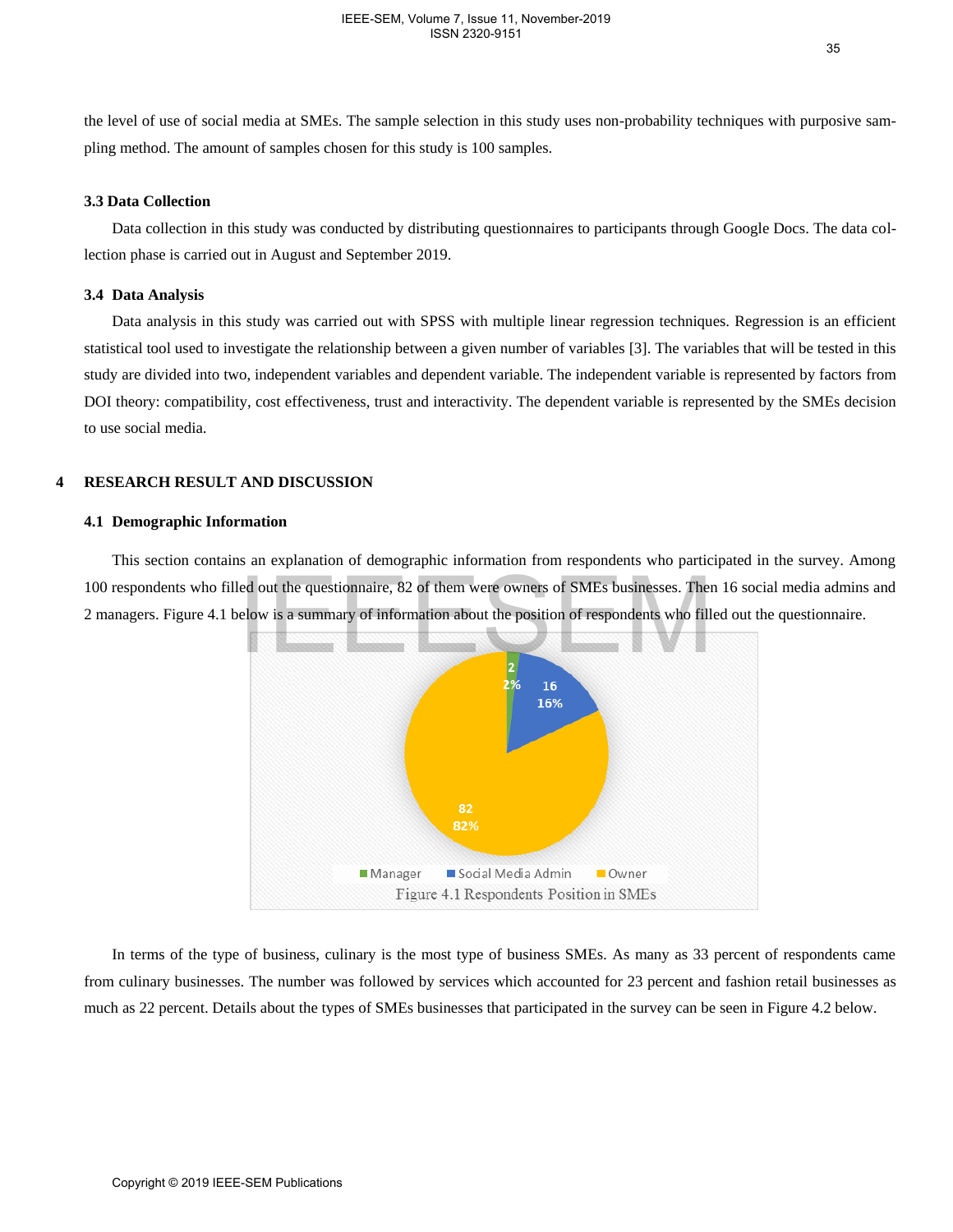

Furthermore, the survey also identified what types of social media currently used by SMEs companies. In this demographic question, respondents are given the choice to fill more than one type of social media through questions in the form of checkboxes. From the survey results, Instagram is known as the most widely used social media by SMEs with 92 voters. Other social media that are widely used are Facebook, Youtube, LinkedIn, Twitter and Pinterest. Figure 4.3 below describes the types of social media used by the majority of SMEs.



#### **4.2 Reliability and Validity Test**

# **Reliability**

Reliability measures the extent to which a survey will produce similar results in different circumstances, assuming no elements have changed [14] p. 41. Simply stated, reliability can be interpreted as the level of internal consistency of each factor contained in the measurement instrument [2].

In this study, the reliability test was performed using Cronbach's alpha statistical instruments on IBM SPSS 25. Cronbach's alpha measures reliability with coefficient levels from 0 to 1, with a minimum coefficient of 0.7 as an indicator of an acceptable level of reliability [2]. From the analysis conducted with IBM SPSS 25, it was found that the survey had good internal consistency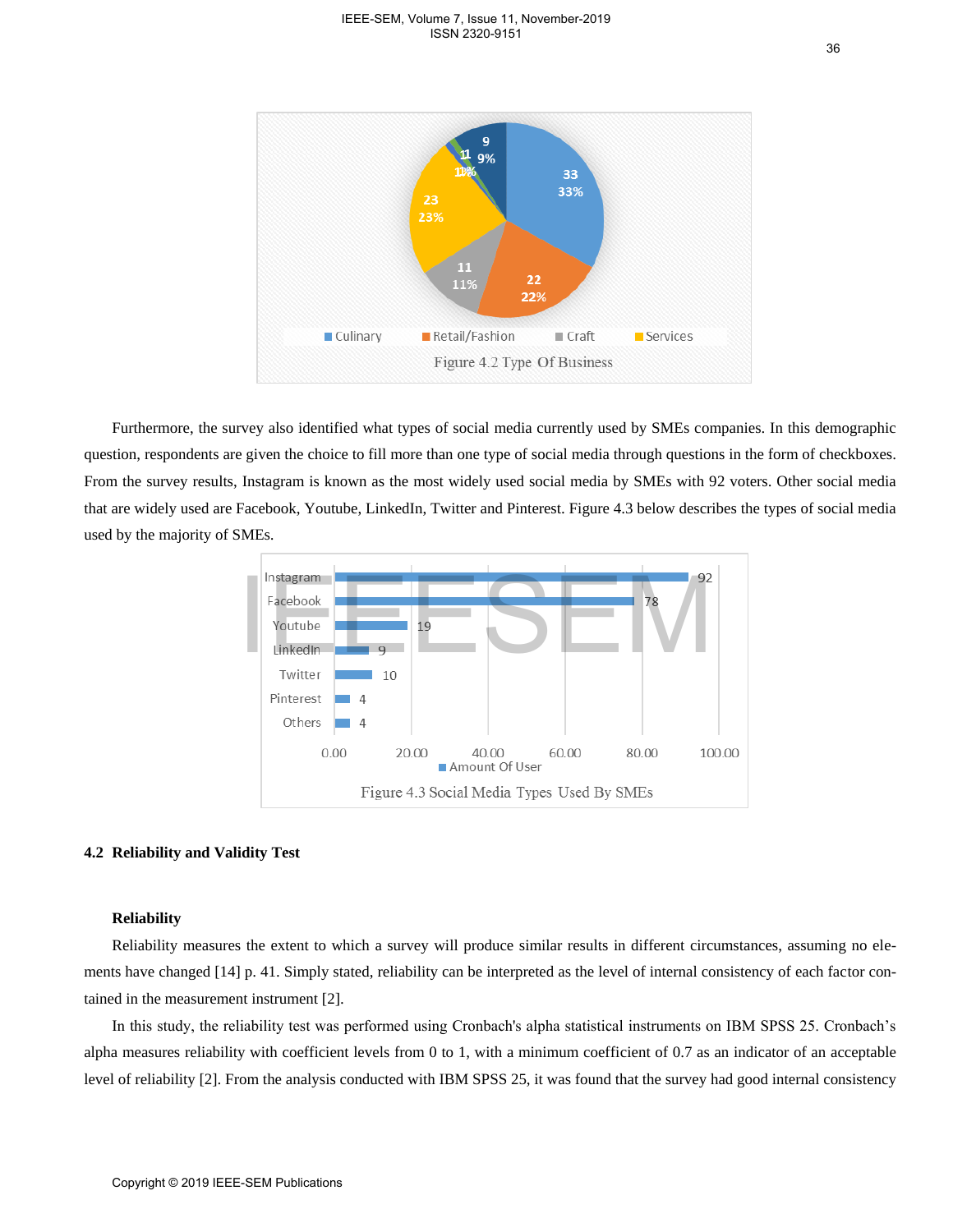and the survey was reliable. Table 4.1 displays the results of the Cronbach's alpha coefficient for each variable in the questionnaire.

| No | Variables                 | Item | Reliability (Cronbach's alpha) |
|----|---------------------------|------|--------------------------------|
|    | Social media usage        |      | 0.878                          |
|    | Compatibility             |      | 0.818                          |
|    | <b>Cost Effectiveness</b> |      | 0.747                          |
|    | Trust                     |      | 0.838                          |
| n  | Interactivity             |      | 0.890                          |

Table 4.1 Reliability Test Result

# **Validity**

In this study, the validity test was performed using the Pearson moment bivariate colerration method on the IBM SPSS 25 software. According to the Pearson moment technique, an instrument is valid if it has a calculated R value > R table. By using a significance of 0.05, all instruments in the study fulfill the R value requirements which is greater than R table and can be declared valid.

#### **4.3 Normality Test**

The purpose of the normality test is to find out whether the dependent variable and independent variables have a normal distribution or not. In this study, the normality test is done by observing the P-Plot probability graph. Ghozali [4] (pp. 161-163) states that the regression meets the assumption of normality if the P-Plot image shows dots that follow and approach diagonal line. As shown in the P-Plot graph below the scattered points following and approaching the diagonal line, it is assumed that the data in the analysis meets the normality test.



Figure 4.4 P-Plot Graph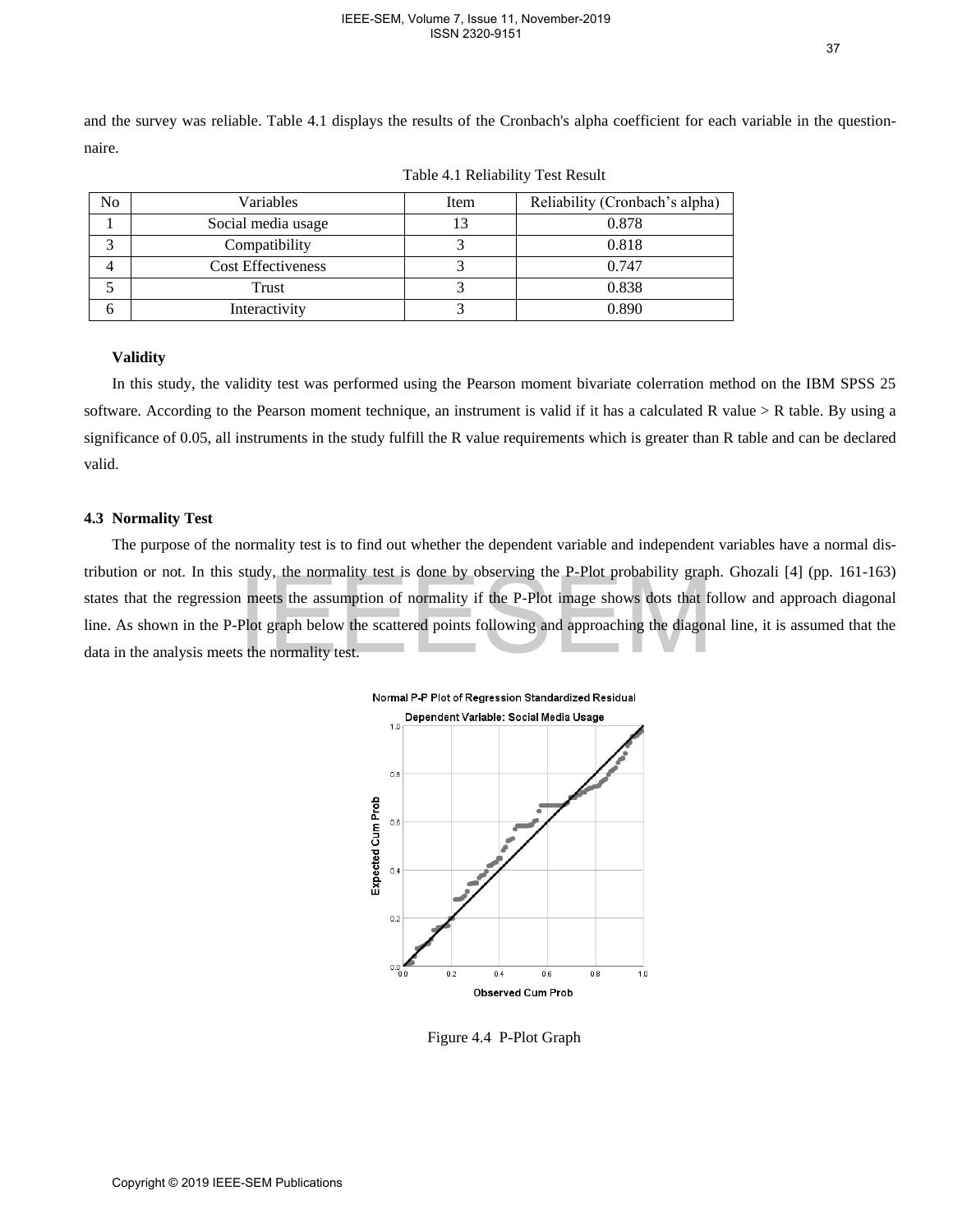#### **4.4 Multicollinearity Test**

Parveen [11] stated that multi-collinearity occurs when there is a strong dependency between predictor variables. Al Rahbi [2] states that multicollinearity can be interpreted as dependence on independent variables. One of the causes of multicollinearity is when there is a strong relationship between two or more variables. Multicollinearity is identified by observing the value of VIF (Variance Inflation Factor) and TOL (Tolerance) on each independent variable. Referring to previous studies conducted by [11],[2], the criteria for VIF values that meet the requirements of no multicollinearity are below 10. While the TOL value, the condition of no multicollinearity is when the TOL value for each variable is above 0,1. From the analysis conducted with SPSS 25, the results of the VIF value for each independent variable are below 10, and the TOL value for each independent variable is above 0.1 so it is assumed that there is no multicollinearity. The details of VIF and TOL values for each variable are as attached in the following table.

|                                 | <b>Independent Variables</b> | TOL   | VIF   |
|---------------------------------|------------------------------|-------|-------|
| <b>Dependent</b>                | Compatibility                | 0.478 | 2.090 |
| <b>Variable</b>                 | <b>Cost Effectiveness</b>    | 0.453 | 2.209 |
| Social<br><b>Media</b><br>Usage | Trust                        | 0.744 | 1.342 |
|                                 | Interactivity                | 0.455 | 2.196 |

Table 4.2 TOL and VIF Value

# **4.5 Multiple Linear Regression**

|       |                                                                                                                                                                                                           |                                | Coefficients <sup>a</sup> |                                  |       |       |
|-------|-----------------------------------------------------------------------------------------------------------------------------------------------------------------------------------------------------------|--------------------------------|---------------------------|----------------------------------|-------|-------|
|       |                                                                                                                                                                                                           | Unstandardized<br>Coefficients |                           | Standardize<br>d<br>Coefficients |       |       |
| Model |                                                                                                                                                                                                           | B                              | Std. Error                | Beta                             | t     | Sig.  |
|       | (Constant)                                                                                                                                                                                                | 24.779                         | 4.294                     |                                  | 5.770 | 0.000 |
|       | Compatibility                                                                                                                                                                                             | 1.021                          | 0.416                     | 0.275                            | 2.453 | 0.016 |
|       | Cost<br>Effectiveness                                                                                                                                                                                     | 0.183                          | 0.400                     | 0.053                            | 0.457 | 0.648 |
|       | <b>Trust</b>                                                                                                                                                                                              | 0.140                          | 0.194                     | 0.065                            | 0.723 | 0.471 |
|       | Interactivity                                                                                                                                                                                             | 1.208                          | 0.383                     | 0.362                            | 3.152 | 0.002 |
|       | a. Dependent Variable: Social Media Usage<br>From the analysis conducted with SPSS 25, the multiple linear regression equation is as follows:<br>$Y = 24.779 + 1.021 X1 + 0.183 X2 + 0.140 X3 + 1.208 X4$ |                                |                           |                                  |       |       |

Table 4.3 Multiple Linear Regression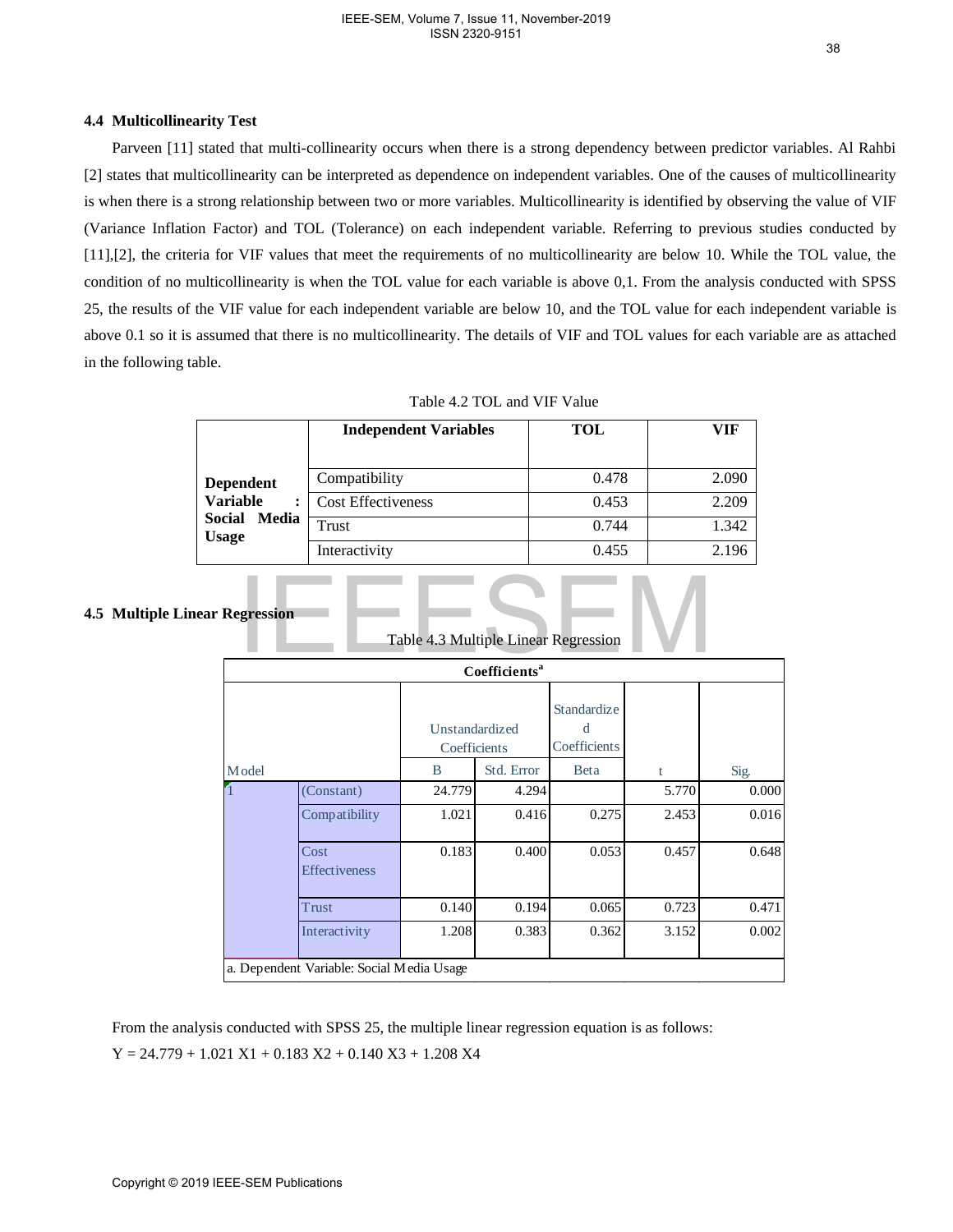All regression coefficient from the analysis is positive. This implies that there is a positive effect of all the factors on social media usage by SMEs. An increase in the value of compatibility, cost effectiveness, trust and interactivity will also increase social media usage by SMEs.

## **4.6 Hypotheses Test**

The hypotheses test on this study will be conducted by observing the T value and the significance level of each variables. Ghozali [6] p.98 stated that t test is used to test the hypothesis partially in order to show the effect of each independent variable individually on the dependent variable. The T table for this study with df : 95 (n-k-1=95) and significance level 0.05 is 1.985

#### **H1.** Compatibility positively and significantly influences social media usage

From the analysis conducted, it is known that the T value of compatibility is  $2.453$  or  $> 1.985$  and significance level is 0.016 or  $\lt$  0.05. These results indicate that H1 was supported. This result is consistent with research [9] which stated that there is a significant relation between compatibility and social media usage by SMEs. The significance of the effect of compatibility on the use of social media is probably caused by suitability of the existing IT infrastructures that have been used by SMEs. This result implicates that in order to adopt social media in their business process SMEs don't need to make big change on their infrastructure. This might be also related with the fact that social media is so easy to access, only by having cellular phone with certain operating system, SMEs are already capable to use social media for their business.

# **H2.** Cost effectiveness positively significantly influences social media usage

From the results of the analysis, it is known that the T value of cost effectiveness is  $0.456$  or  $\overline{0.456}$  and significance level is  $0.648$  or  $> 0.05$ . These results indicate that H3 was not supported. This result is consistent with the result of research conducted by [11] which concluded that cost effectiveness has no significant effect on the use of social media. This is likely due to lack of financial resources from SMEs so that the use of social media is considered to require high operational costs.

#### **H3.** Trust on social media positively and significantly influences social media usage

From the analysis conducted, it is known that the T value of trust is 0.723 or < 1.985 and the significance level is is 0.471 or > 0.05. The result indicates that H3 was not supported. This result is consistent with research conducted by [1] which concluded that the trust factor did not significantly influence the use of Facebook on SMEs in Malaysia. The insignificant influence of trust on the use of social media is likely to be caused by several things. Among them is the absence of security guarantees from transactions made through social media. In addition, social media allows two-way communication so that customers can give bad comments that will affect the image of SMEs. with certain operating system. SMEs are already capable to use social media for their business.<br> **H2.** Cost effectiveness positively significantly influences social media usage<br>
From the results of the analysis, it is kno

# **H4.** Social media interactivity positively and significantly influences social media usage

From the analysis conducted, the T value for social media interactivity is 3.152 or > 1.985 and significance level is 0.002 or < 0.05. The results indicate that H4 was supported. This result is consistent with research [11], which concluded that interactivity has a significant effect on the use of social media. Another study by [13] also found there is a positive influence from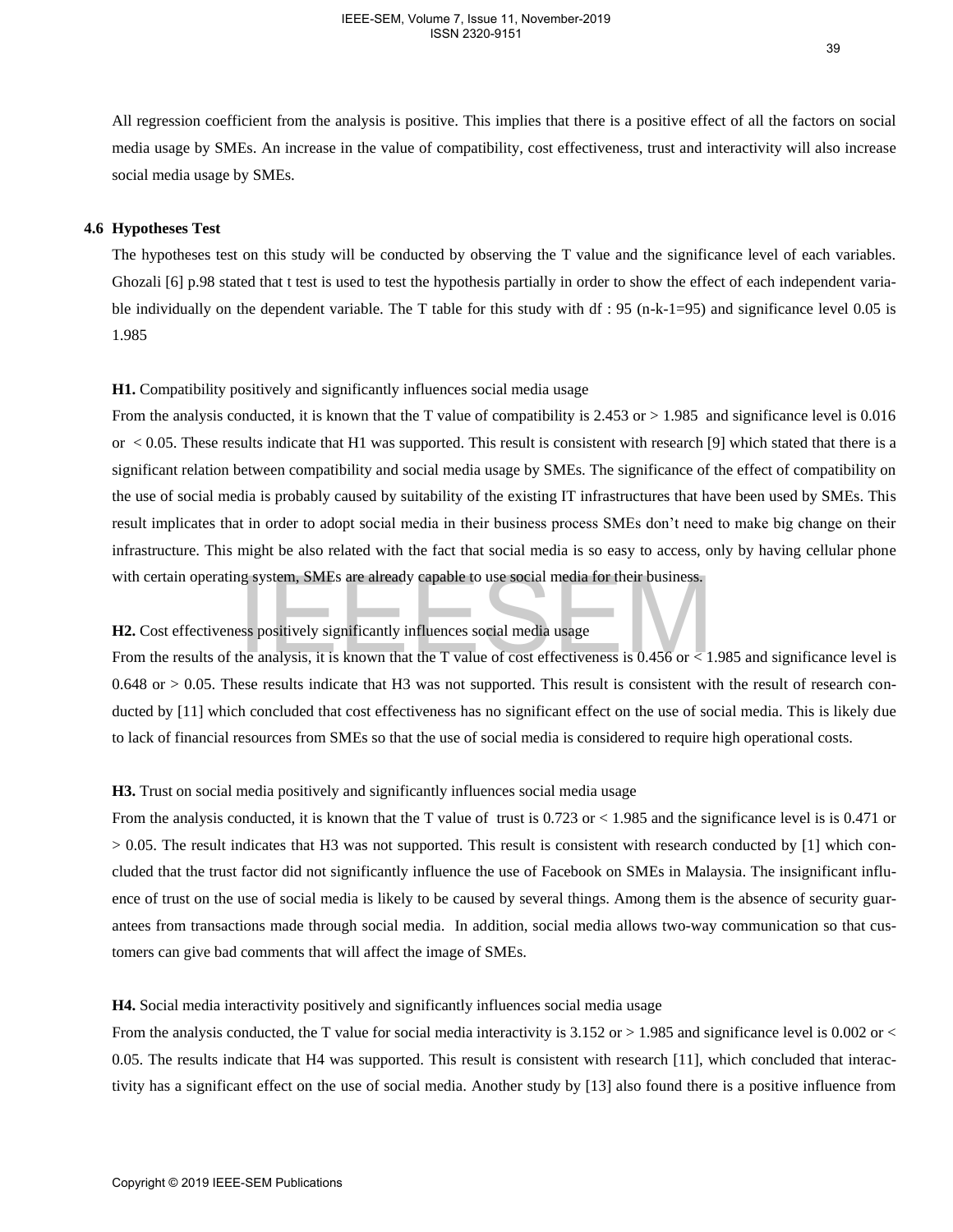interactivity toward social media usage by SMEs in Indonesia. This result indicates that SMEs are concerned about the interactive features of social media that can be used for their business. Social media provides features that are quite complete for promotion, customer relations, as well as marketing and customer research. Text, photos and videos are some of the features that can be used for promotion, advertising and branding through social media. In term of customer relations, most social media provides a chat message feature as well as a comment column so that SMEs can communicate with their customers responsively.

# **5 CONCLUSIONS AND LIMITATIONS**

Findings of the study suggested that compatibility and interactivity significantly related to social media usage among SMEs in Jakarta, Jawa Barat and Banten. These results imply that SMEs are concerned with social media capability to suit their existing technology and their business process. It can be cloncluded that in order to use social media a company or individual does not need equipment with very high specifications. In addition, social media applications can now be integrated with various other applications such as online selling sites and personal websites. In the context of interactivity, features such as photos, videos and direct messages considered as some important features for SMEs in order to run their business. These interactive features are very helpful for SMEs for promotion, customer relations, as well as marketing and customer research.

 There are several limitations in this study. The first limitation is samples selection. The sample only covered SMEs in Jakarta, Jawa Barat and Banten. Future research should include respondents from wider area in Indonesia to enhance the findings. Apart from the sample aspect, another limitation in this study is that social media under study is a social media application in general, not focused on the use of one particular social media. In the future, research can be done by focusing on certain social media platforms. Another limitation is that this study only focuses on SMEs that are currently using social media. In the future, it will certainly be interesting if the research also analyzes SMEs that do not use social media and what problems are preventing them from adopting the use of social media. rt from the sample aspect, another limitation in this study is that social media under study is a social order to measure of one particular social media. In the future, research can be done by focus on the suse of one part

#### **ACKNOWLEGEMENT**

This paper was orally presented at UG Economic Faculty International Conference 2019 in Gunadarma University,Jakarta, Indonesia.

#### **REFERENCE**

- [1]. Ainin, S., Parveen, F., Moghavvemi, S., Jaafar, N. and Mohd Shuib, N. (2015), *"Factors influencing the use of social media by SMEs and its performance outcomes"*, Industrial Management & Data Systems, Vol. 115 No. 3, pp. 570-588.
- [2]. Al Rahbi, Hafedh. S.A (2017). Factors Influencing Social Media Adoption in Small and Medium Enterprises. *Thesis* (Not Published). Brunel University. London
- [3]. Chatterje, S. and Hadi, A.S. (2015) *Regression analysis by example*. New York: John Wiley & Sons
- [4]. Ghozali, Imam. 2011. *Aplikasi analisis multivariate dengan program IBM SPSS 19*. Semarang: Badan Penerbit UNDIP.
- [5]. Ghozali, Imam. 2016. *Aplikasi analisis multivarianate dengan program IBM SPSS 21*. Semarang: Universitas Diponegoro